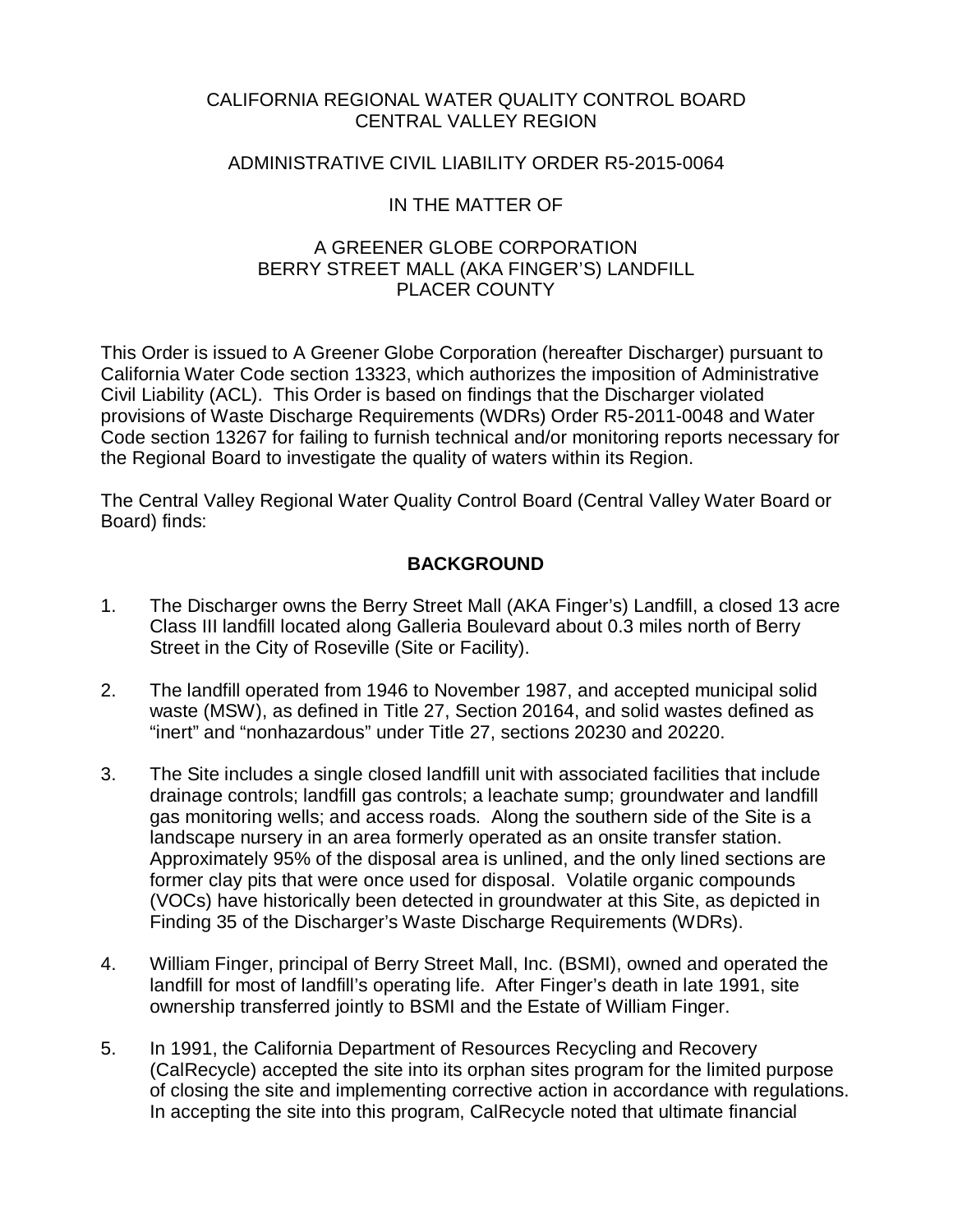responsibility for the costs of closure and postclosure maintenance and monitoring for the project lay with the owner.

- 6. In 1993, CalRecycle closed the landfill in accordance with Title 27 regulations and an approved Final Closure Plan. The project included installation of a clay cover, precipitation and drainage controls, a standby landfill gas (LFG) collection system, a perimeter leachate collection system and sump, soil gas and LFG monitoring wells, and a groundwater monitoring system.
- 7. In August 1996, a Greener Globe Corporation acquired ownership of the property in foreclosure proceedings. Once the Discharger purchased the landfill, the responsibility to comply with the requirements in the WDRs was exclusively the Discharger's.
- 8. The landfill has been regulated by the Water Board since 1972. The Board issued the most recent WDRs (Order R5-2011-0048) in June 2011. These revised WDRs included updated requirements for landfill monitoring and corrective action in accordance with California Code of Regulations (CCR), Title 27, Division 2 (Title 27 regulations).
- 9. WDRs Order R5-2011-0048 requires the submittal of multiple technical reports, and outlines the date by which each report shall be submitted. A table summarizing all technical reports required by Order R5-2011-0048 and the respective due date was included in the 16 June 2011 *Notice Of Adoption* letter.
- 10. In addition to the technical reports required by WDRs Order R5-2011-0048, the WDRs contain an updated Monitoring and Reporting Program (MRP), which specifies monitoring and reporting requirements to be implemented by the Discharger.

# **PREVIOUS ENFORCEMENT**

- 11. The landfill has a history of noncompliance with regulatory and enforcement Orders issued by CalRecycle, the Central Valley Water Board, and the Local Enforcement Agency, both during and after its operational period. Violations at this Site have included: (a) Improper disposal of wastes to unlined pits; (b) Failure to control leachate; (c) Exposed waste; (d) Landfill fires; (e) Cover erosion and drainage issues; (f) Site cleanup issues; and (g) Failure to prepare, submit, or implement required technical reports or tasks. (e.g., monitoring program, corrective action plan, closure and postclosure maintenance plans).
- 12. On 29 January 1982 the Executive Officer issued Cleanup and Abatement Order (CAO) to the previous owner, William Finger, for violations of WDRs Order 72-17. The CAO required Mr. Finger to cease from depositing any soil or liquid waste into an excavated pit west of the main landfill, to removal and properly dispose of all waste in the pit, to immediately comply with WDRs Order 72-17, and to begin monthly monitoring and reporting.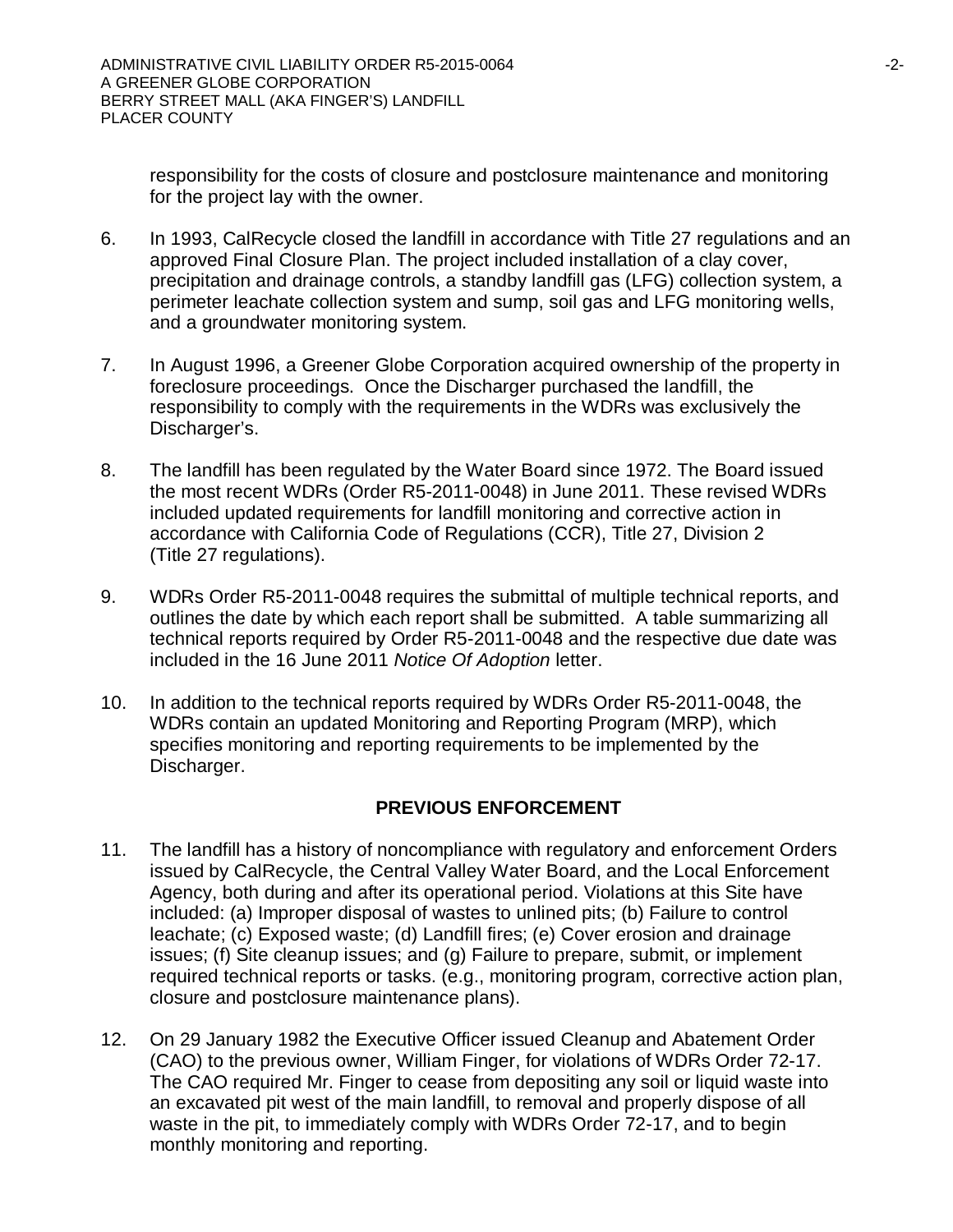- 13. On 15 October 1999 the Executive Officer issued Cleanup and Abatement Order (CAO) 99-724 to the Discharger for violations of WDRs Order 89-115. The CAO included a time schedule for completion of work to bring the Discharger back into compliance. The CAO required the Discharger to: submit \$12,000 in past due annual fees, pay future annual fees in a timely manner, conduct quarterly groundwater monitoring as required by the WDRs, complete an investigation to determine the lateral and vertical extent of groundwater contaminated by the landfill, clean up a small fuel spill, and remove waste material located near the sedimentation pond. The Discharger petitioned the CAO to the State Water Board, and State Board subsequently rejected the petition.
- 14. Due to noncompliance with CAO 99-724, on 1 February 2000, the Executive Officer filed a request with the State Water Board to refer the case to the Attorney General's office for injunctive relief. A Stipulated Final Judgment was filed with Placer County by the Attorney General on 14 July 2003. The Stipulated Final Judgment required the Discharger to: 1) submit \$35,000 in past due fees, 2) not violate WDRs 89-115 and CAO 99-724, 3) submit a work plan to determine the lateral and vertical extent of groundwater contamination and background water quality, 4) submit a report documenting the results of the work plan, 5) submit a report documenting the installation of any additional wells that may be necessary to monitor the dimensions of the plume and fully characterize impacts to water quality, 6) begin submitting annual "Judgment Compliance Reports" describing actions taken to comply with the requirements of the Judgment, and 7) ensure all reports are prepared by an appropriate professional as provided in Title 27.
- 15. Following the Stipulated Final Judgment, the Discharger began paying fees, resumed monitoring and reporting, and installed two groundwater monitoring wells. However, by late 2005, the Discharger had failed to submit multiple monitoring reports, and in August 2006, a Notice of Violation (NOV) was issued to the Discharger for failure to submit monitoring reports from April 2005 to July 2006.
- 16. Following the August 2006 NOV, monitoring resumed in the fourth quarter 2006; however, as noted in March and April 2009 letters prepared by Water Board staff, reviewed reports were submitted late, the information was not uploaded to GeoTracker, and the 2009 Annual Report, in addition to being late, did not contain surface water sampling results or a signed transmittal page. In addition, neither the 2<sup>nd</sup> Quarter 2007 nor the 3<sup>rd</sup> Quarter 2010 monitoring reports were submitted.

# **CURRENT ENFORCEMENT**

17. Since the WDRs were adopted in June 2011, none of the technical reports required by the WDRs have been submitted. Failure to submit required reports is a violation of the WDRs and of California Water Code section 13267. Table 1, below, outlines each technical report required by the WDRs and the respective due date of each report.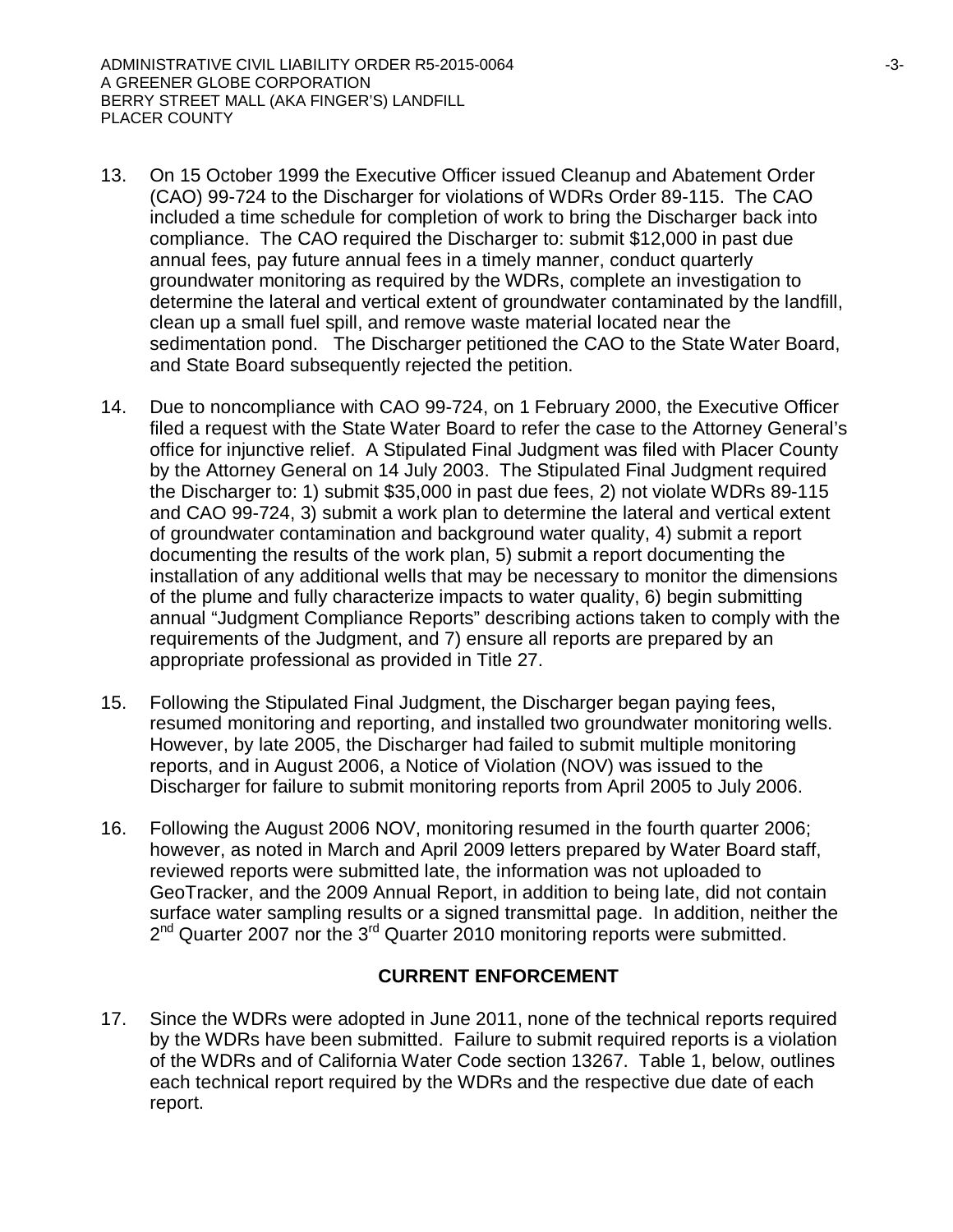| <b>Technical Reports Required by WDRs</b>                                                                                                                                                                                                 | Due Date                | Days of<br>Violation <sup>1</sup> |
|-------------------------------------------------------------------------------------------------------------------------------------------------------------------------------------------------------------------------------------------|-------------------------|-----------------------------------|
| Report describing the operational status of all landfill<br>monitoring and control facilities                                                                                                                                             | <b>15 August 2011</b>   | 1,254                             |
| Updated Postclosure Maintenance and Monitoring Plan                                                                                                                                                                                       | 1 December 2011         | 1,146                             |
| Report containing:<br>1. Proposed statistical and nonstatistical data analysis<br>methods,<br>Updated Water Quality Protection Standard Report,<br>2.<br>Corrective Action Plan and Revised Evaluation<br>$3 -$<br><b>Monitoring Plan</b> | 31 July 2012            | 903                               |
| Report describing status of financial assurance                                                                                                                                                                                           | <b>31 December 2012</b> | 750                               |
| Amended Report of Waste Discharge for a Revised<br><b>Corrective Action Plan</b>                                                                                                                                                          | 31 July 2013            | 538                               |
| Report describing status of financial assurance                                                                                                                                                                                           | <b>31 December 2014</b> | 20                                |

<sup>1</sup> As of 20 January 2015

18. In addition, the MRP requires semiannual monitoring and reporting with the First Semiannual report due each year by **31 July** and the Second Semiannual/Annual report due each year by **31 January**. The semiannual reports are necessary for the Regional Board to assess whether there are VOCs in groundwater, and the magnitude of any impacts, as well as an assessment of whether the corrective action of covering the landfill has resulted in decreased groundwater impacts. In addition to groundwater monitoring, the Discharger must monitor the leachate, landfill gas, soil gas, and surface water, and report the results in the semi-annual reports. The monitoring and reporting is also designed to demonstrate whether all of the landfill facilities are functioning as designed, whether site winterization has been completed, and to identify any releases of waste.

Since the issuance of the Discharger's WDRs, the Discharger has failed to submit semiannual monitoring reports on time or complete as required by the WDRs. Instead of submitting semi-annual reports as required by WDRs Order R5-2011-0048, the Discharger has submitted separate quarterly groundwater elevation and gradient reports and annual groundwater sampling reports, as was required by rescinded WDRs Order 89-115. However, even when the data from these separate quarterly and annual reports is combined, they significantly fail to meet the semi-annual and annual monitoring requirements required by WDRs Order R5-2011-0048, rendering them materially deficient.

Additionally, the 2011 Second Semiannual/Annual report did not contain the results of a complete 5-year constituent of concern sampling suite or the results of an aerial survey and updated topographic map. The 2012 and 2013 Annual Reports were not signed by a registered professional, did not contain chain-of-custody forms for the samples collected, and the laboratory used to analyze the groundwater samples was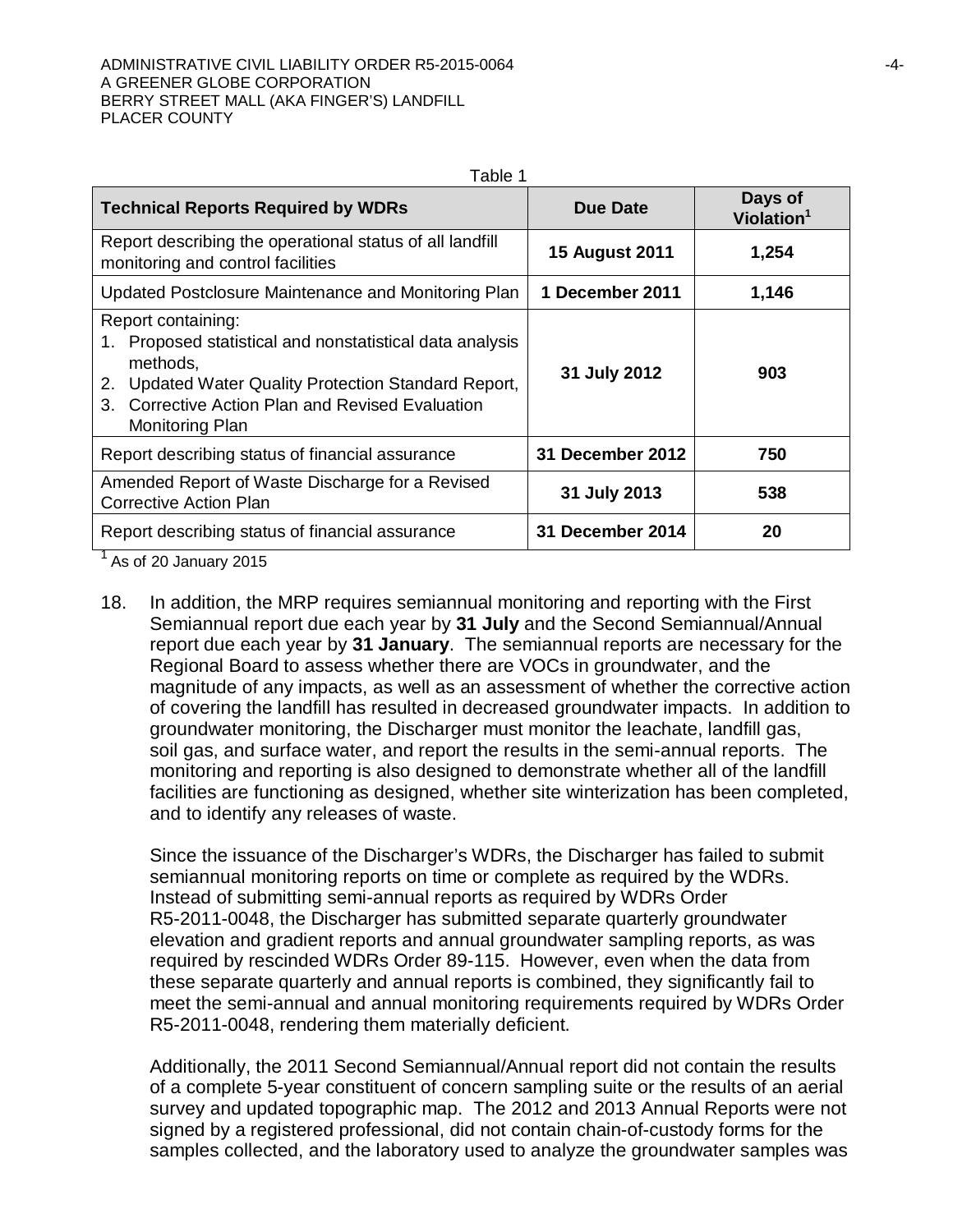not a California State Certified Laboratory. Submittal of non-qualified data by a noncertified laboratory is a violation of the WDRs, renders the results unusable, and the reports materially deficient.

The submitted, but materially deficient reports lack the necessary information for Regional Board staff to assess the water quality impacts from the covered landfill. The failure to submit adequate reports is a violation of the Discharger's WDRs. Table 2, below, outlines the date by which each monitoring report, as required by the WDRs, was to have been submitted and the resulting total days of violation.

| <b>MRP Required Reports</b>                                                                                              | <b>Due Date</b>        | Days of<br>Violation <sup>1</sup> |  |
|--------------------------------------------------------------------------------------------------------------------------|------------------------|-----------------------------------|--|
| 2011 Second Semiannual/Annual Report/ COC Report<br>and Aerial Survey & Update Topographic map<br>(Materially Deficient) | <b>31 January 2012</b> | 1,085                             |  |
| 2012 First Semiannual Report (Materially Deficient)                                                                      | 31 July 2012           | 903                               |  |
| 2012 Second Semiannual/Annual Report Materially<br>Deficient)                                                            | <b>31 January 2013</b> | 719                               |  |
| 2013 First Semiannual Report (Materially Deficient)                                                                      | 31 July 2013           | 538                               |  |
| 2013 Second Semiannual/Annual Report (Materially<br>Deficient)                                                           | <b>31 January 2014</b> | 354                               |  |
| 2014 First Semiannual Report (Materially Deficient)                                                                      | 31 July 2014           | 173                               |  |

Table 2

 $<sup>1</sup>$ As of 20 January 2015</sup>

-

19. On 9 April 2014, a NOV for Delinquent Reports was issued to the Discharger for failure to submit the reports required by the WDRs<sup>1</sup>. The NOV informed the Discharger that the reports were required pursuant to Water Code section 13267, and that the maximum liability was over \$6.4 million, with liability continuing to accrue on a daily basis. The NOV required the submittal of all delinquent reports and an amended version of all incomplete monitoring reports by 30 May 2014. If any of the delinquent reports were not available or complete, the Discharger was to provide an explanation for why each report was not available/complete, and was to provide a schedule for submitting each delinquent report. Additionally, the Discharger was to identify actions it would take to assure that all future monitoring reports would be completed and submitted as required by the WDRs. No response to this NOV has been received. None of the technical reports outlined in Table 1 were received, and no amended monitoring reports or new monitoring reports as outlined in Table 2 have been received.

 $<sup>1</sup>$  A separate NOV for Inspection Violations was also issued on 9 April 2014, and was related to issues found during</sup> staff's 24 October 2013 inspection. The Discharger responded to this NOV and therefore it is not discussed in Administrative Civil Liability Complaint R5-2015-0503.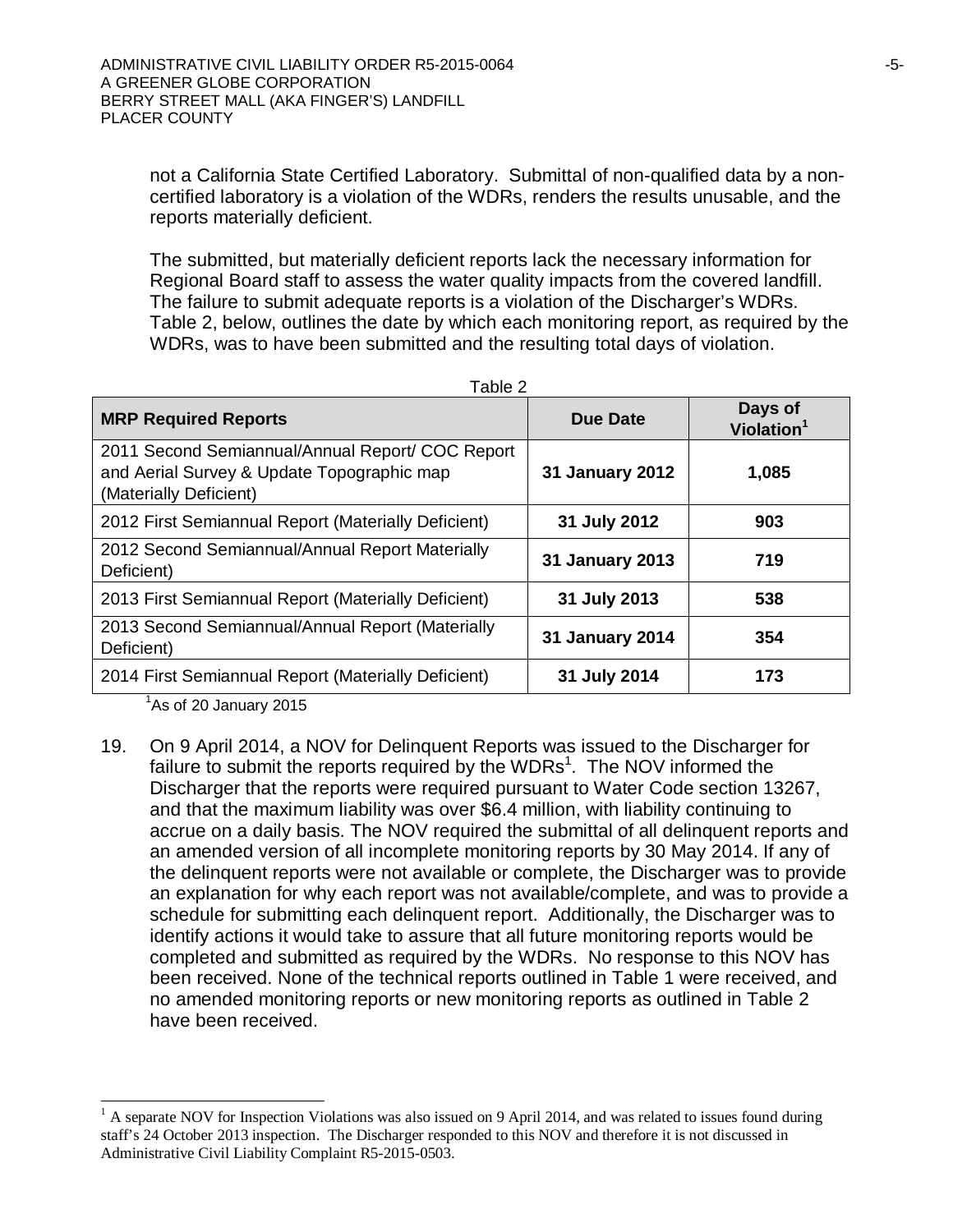# **REGULATORY CONSIDERATIONS**

- 20. As described above, the Discharger has failed to submit any of the six technical reports required by WDRs Order R5-2011-0048 and has failed to conduct the monitoring and reporting as required by MRP R5-2011-0048. The WDRs require that technical and monitoring reports be submitted pursuant to Water Code section 13267.
- 21. The Regional Board relies on the submission of technical and monitoring reports required by the WDRs and MRP which are necessary to assure compliance with WDRs, to protect the beneficial uses of waters of the state, to protect against nuisance, and to protect human health and the environment.
- 22. The *Water Quality Control Plan for the Sacramento River and San Joaquin River Basins, Fourth Edition* (Basin Plan) designates beneficial uses, establishes water quality objectives, contains implementation plans and policies for protecting waters of the basin, and incorporates by reference plans and policies adopted by the State Water Resources Control Board. Surface drainage is to an onsite intermittent stream, which is tributary to the south branch of Pleasant Grove Creek, thence Pleasant Grove Creek; Verona Cross Canal; and the Sacramento River. The designated beneficial uses of the Sacramento River (Colusa Basin Drain to "I" Street Bridge) are municipal and domestic supply; agricultural supply (excluding stock watering); water contact recreation; non-contact water recreation; warm freshwater habitat; cold freshwater habitat; migration of aquatic organisms; spawning, reproduction and/or early development; wildlife habitat; and navigation.
- 23. The beneficial uses of the ground water are municipal and domestic supply, agricultural supply, industrial service supply and industrial process supply.
- 24. The Central Valley Regional Water Board may impose administrative civil liabilities for violations of a discharger's WDR permit and/or applicable Board orders pursuant to the procedures described in Water Code section 13323. This Order finds that the Discharger violated WDRs R5-2011-0048 and imposes the imposition of administrative civil liability in accordance with Water Code section 13268.
- 25. Pursuant to Water Code section 13327, in determining the amount of civil liability, the regional board shall take into consideration the nature, circumstances, extent, and gravity of the violation or violations, whether the discharge is susceptible to cleanup or abatement, the degree of toxicity of the discharge, and, with respect to the violator, the ability to pay, the effect on the ability to continue in business, any voluntary cleanup efforts undertaken, any prior history of violations, the degree of culpability, economic benefit or savings, if any, resulting from the violation, and other matters as justice may require.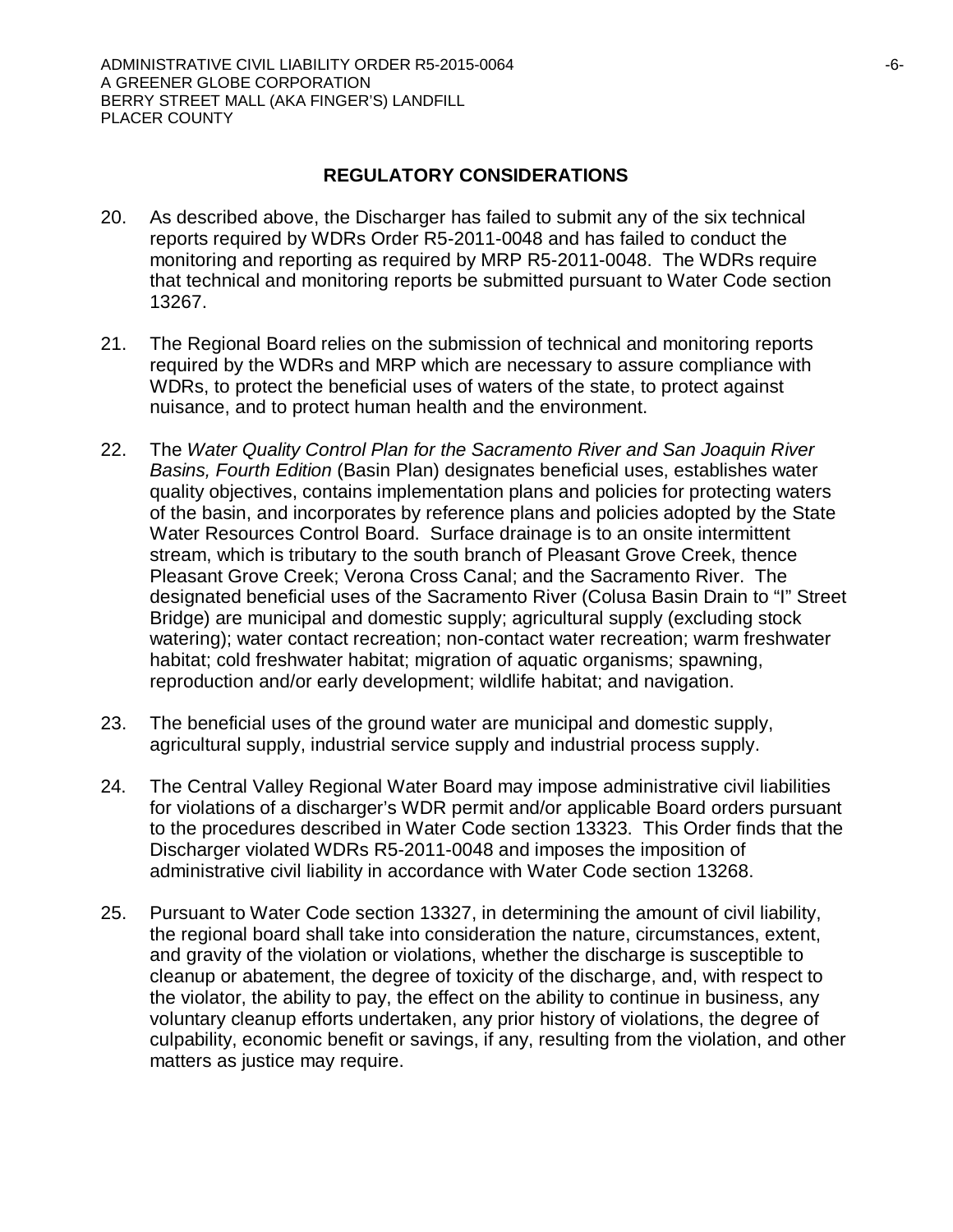26. Issuance of this Order to enforce Division 7, Chapter 5.5 of the Water Code is exempt from the provisions of the California Environmental Quality Act (Pub. Resources Code § 21000 et seq.), in accordance with California Code of Regulations, title 14, sections 15307, 15308, 15321(a)(2) and all applicable law.

# **CALCULATION OF CIVIL LIABILITIES UNDER WATER CODE SECTION 13268**

- 27. Water Code section 13268, subdivision (a)(1) states: *Any person failing or refusing to furnish technical or monitoring program reports as required by subdivision (b) of Section 13267, or failing or refusing to furnish a statement of compliance as required by subdivision (b) of Section 13399.2, or falsifying any information provided therein, is guilty of a misdemeanor, and may be liable civilly in accordance with subdivision (b)*.
- 28. Water Code section 13268, subdivision (b)(1) states: *Civil liability may be administratively imposed by a regional board in accordance with Article 2.5 (commencing with Section 13323) of Chapter 5 for a violation of subdivision (a) in an amount which shall not exceed one thousand dollars (\$1,000) for each day in which the violation occurs*.
- 29. As outlined in Attachments A and B, the Discharger has failed to submit six technical reports, and has submitted six materially deficient monitoring reports. As of 20 January 2015 (the date of issuance of Administrative Civil Liability Complaint R5- 2015-0503), each report is delinquent between 20 and 1,254 days, and the total number of days that all reports are delinquent is 8,383 days.
- 30. **Maximum Civil Liability for Failure to Submit Reports:** Per Water Code section 13268(b)(1), civil liability administratively imposed by the Central Valley Water Board may not exceed \$1,000 per violation per day. The maximum administrative civil liability that may be assessed for the failure to submit reports as required by WDRs Order R5-2011-0048, as outlined in Attachments A and B, is **eight million three hundred and eighty three thousand dollars (\$8,383,000)**.
- 31. **Minimum Civil Liability for Failure to Submit Reports:** Pursuant to the State Water Board Enforcement Policy, the minimum civil liability shall be at least 10 percent higher than the economic benefit amount so that liabilities are not construed as the cost of doing business and that the assessed liability provides a meaningful deterrent to future violations. Economic benefit plus 10% is approximately \$107,326.

# **ADMINISTRATIVE CIVIL LIABILITY**

32. On 17 November 2009, the State Water Board adopted Resolution No. 2009-0083 amending the Water Quality Enforcement Policy (Enforcement Policy). The Enforcement Policy was approved by the Office of Administrative Law and became effective on 20 May 2010. The Enforcement Policy establishes a methodology for assessing administrative civil liability. The use of this methodology addresses the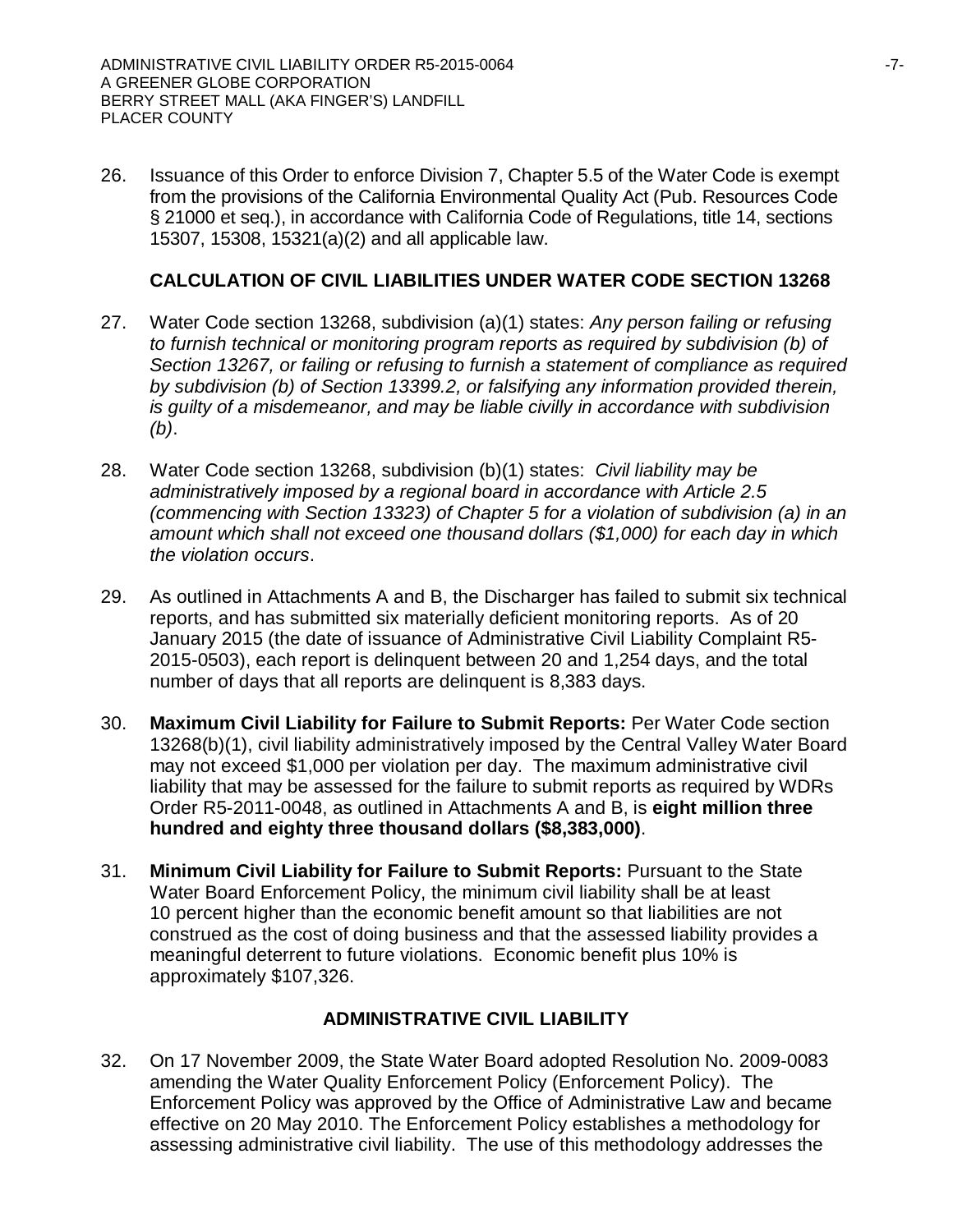factors that are required to be considered when imposing a civil liability as outlined in Water Code sections 13327 and 13385(e). The entire Enforcement Policy can be found at: http://www.waterboards.ca.gov/water\_issues/programs/enforcement/docs/enf\_policy\_final11179.pdf

- 33. The recommended administrative civil liability was derived from the use of the penalty methodology in the Enforcement Policy, and Water Code sections 13327 and 13268, as explained in detail in Attachment B to this Order. The proposed civil liability takes into account such factors as the Discharger's culpability, history of violations, ability to pay and continue in business, and other factors as justice may require.
- 34. As described above, the Water Code's maximum penalty for the violations is \$8,383,000 and the minimum penalty is \$107,326. Based on consideration of the above facts, and after applying the penalty methodology, and considering the Discharger's ability to pay, the Central Valley Water Board has determined that civil liability be imposed administratively on the Discharger in the amount of **\$677,531**. The specific factors considered in this penalty are detailed in Attachment B.
- 35. Notwithstanding the issuance of this Order, the Central Valley Water Board retains the authority to assess additional penalties for violations of the requirements of the Discharger's waste discharge requirements for which penalties have not yet been assessed or for violations that may subsequently occur.

## **IT IS HEREBY ORDERED that A Greener Globe Corporation shall pay a civil liability of \$677,531 as follows:**

**Within 30 days of adoption of the Order,** the Discharger shall pay six hundred seventy seven thousand five hundred thirty one dollars dollars (\$677,531) by check made payable to the *State Water Pollution Cleanup and Abatement Account*. The check shall have written upon it the number of this ACL Order.

I, Pamela C. Creedon, Executive Officer, do hereby certify the foregoing is a full, true, and correct copy of an Order adopted by the California Regional Water Quality Control Board, Central Valley Region, on 4 June 2015.

*Orignal signed by*

PAMELA C. CREEDON, Executive Officer

Attachment A: Potential Maximum Liability Attachment B: Penalty Calculation Methodology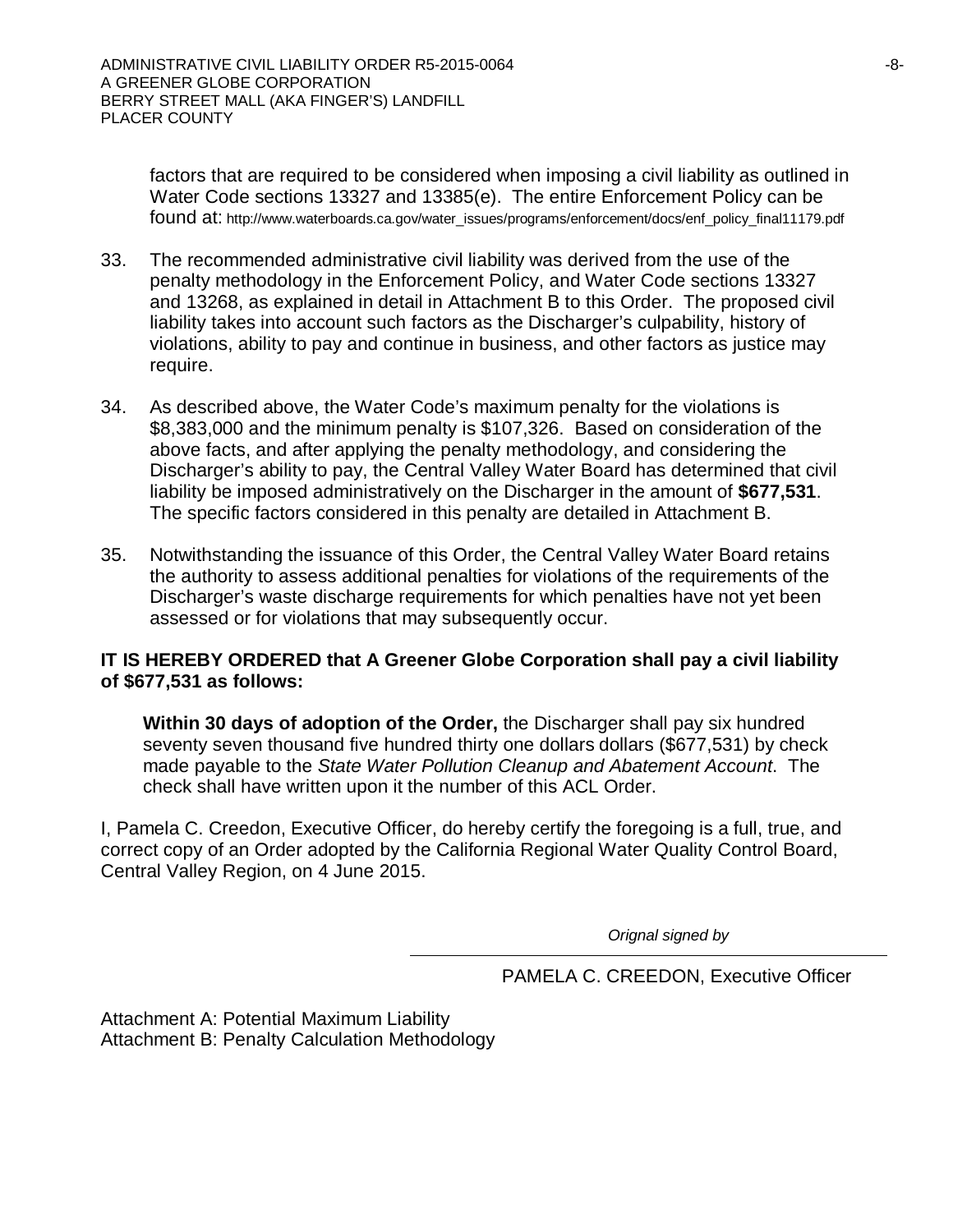# **Attachment A Administrative Civil Liability Order R5-2015-0064 Potential Maximum Liability**

| CWC section 13268 Liability Assessment for Non-Submittal of Reports or Submittal of Incomplete Reports |                                                                                        |                                            |                     |                             |                             |  |
|--------------------------------------------------------------------------------------------------------|----------------------------------------------------------------------------------------|--------------------------------------------|---------------------|-----------------------------|-----------------------------|--|
| <b>Due Date</b>                                                                                        | <b>Reports</b>                                                                         | <b>Liability</b><br><b>Assessment Date</b> | <b>Days</b><br>Late | <b>Maximum</b><br>Liability | <b>Item Status</b>          |  |
| 8/15/2011                                                                                              | Operational status of all landfill monitoring and control facilities<br>report         | 1/20/2015                                  | 1,254               | \$1,254,000                 | Delinquent                  |  |
| 12/1/2011                                                                                              | Updated Post closure Maintenance and Monitoring Plan<br>(PCMP)                         | 1/20/2015                                  | 1,146               | \$1,146,000                 | Delinquent                  |  |
|                                                                                                        | 1. Technical report proposing statistical and non-statistical data<br>analysis methods |                                            |                     |                             |                             |  |
| 7/31/2012                                                                                              | 2. Updated Water Quality Protection Standard Report                                    | 1/20/2015                                  | 903                 | \$903,000                   | Delinquent                  |  |
|                                                                                                        | 3. Corrective Action Plan and Revised Evaluation Monitoring<br>Plan                    |                                            |                     |                             |                             |  |
| 12/31/2012                                                                                             | Report of status of required financial responsibility                                  | 1/20/2015                                  | 750                 | \$750,000                   | Delinquent                  |  |
| 7/31/2013                                                                                              | Amended Report of Waste Discharge                                                      | 1/20/2015                                  | 538                 | \$538,000                   | Delinquent                  |  |
| 12/31/2014                                                                                             | Report of status of required financial responsibility (2-year<br>update)               | 1/20/2015                                  | 20                  | \$20,000                    | Delinquent                  |  |
| 1/31/2012                                                                                              | 2011 Second Semiannual/Annual/COC Report/ Aerial Survey &<br>Update Topographic map    | 1/20/2015                                  | 1,085               | \$1,085,000                 | <b>Materially Deficient</b> |  |
| 7/31/2012                                                                                              | 2012 First Semiannual Report                                                           | 1/20/2015                                  | 903                 | \$903,000                   | <b>Materially Deficient</b> |  |
| 1/31/2013                                                                                              | 2012 Second Semiannual/Annual Report                                                   | 1/20/2015                                  | 719                 | \$719,000                   | <b>Materially Deficient</b> |  |
| 7/31/2013                                                                                              | 2013 First Semiannual Report                                                           | 1/20/2015                                  | 538                 | \$538,000                   | <b>Materially Deficient</b> |  |
| 1/31/2014                                                                                              | 2013 Second Semiannual/Annual Report                                                   | 1/20/2015                                  | 354                 | \$354,000                   | <b>Materially Deficient</b> |  |
| 7/31/2014                                                                                              | 2014 First Semiannual Report                                                           | 1/20/2015                                  | 173                 | \$173,000                   | <b>Materially Deficient</b> |  |
|                                                                                                        |                                                                                        | <b>Total</b>                               | 8,383               | \$8,383,000                 |                             |  |

Liability Assessment through 20 January 2015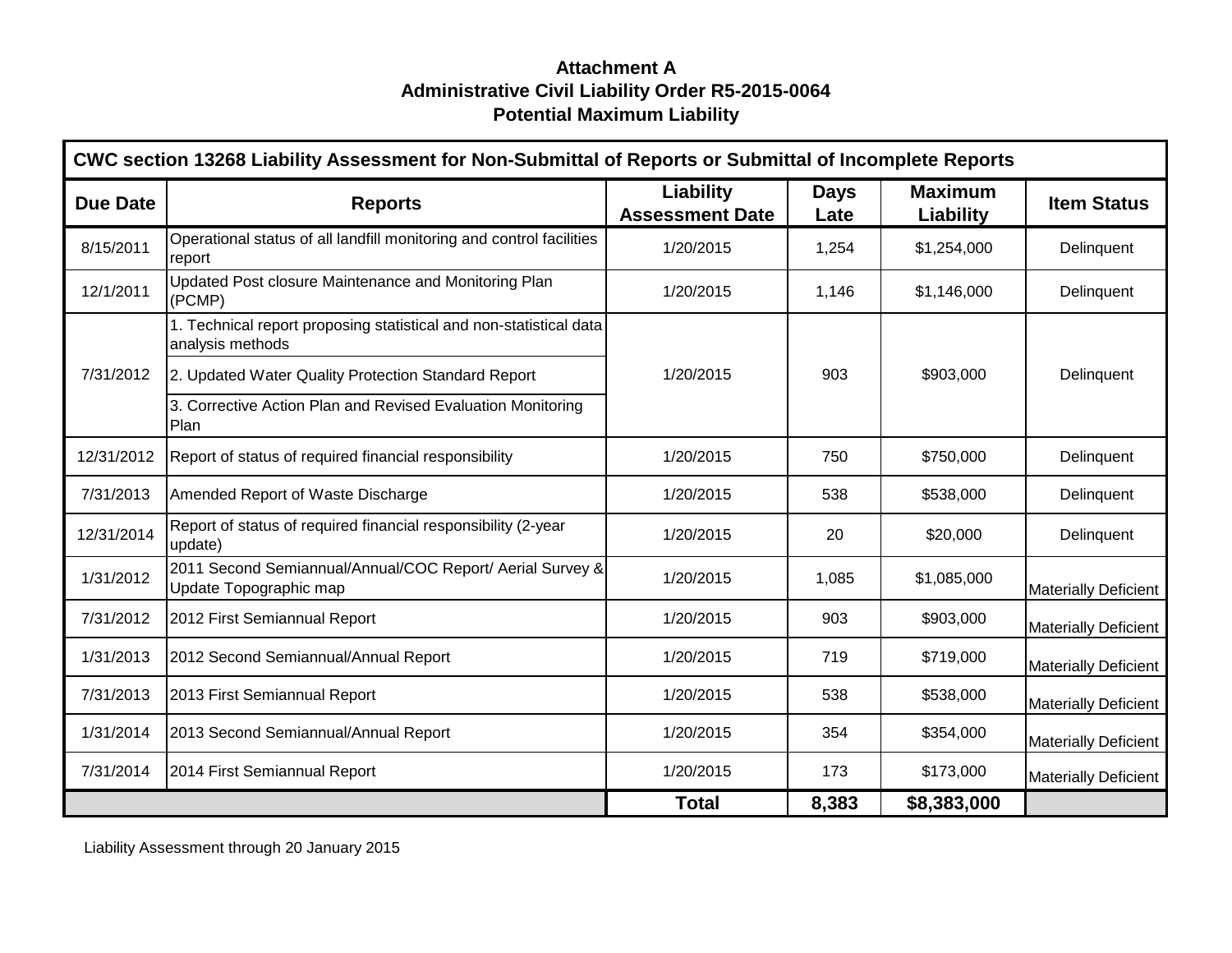## **Attachment B – ACL Order R5-2015-0064 Specific Factors Considered for Administrative Civil Liability A Greener Globe Corporation Berry Street Mall (Aka Finger's) Landfill, Placer County**

The State Water Board's *Water Quality Enforcement Policy* (Enforcement Policy) establishes a methodology for determining administrative civil liability by addressing the factors that are required to be considered under California Water Code section 13327. Each factor of the ten-step approach is discussed below, as is the basis for assessing the corresponding score. The Enforcement Policy can be found at:

http://www.waterboards.ca.gov/water\_issues/programs/enforcement/docs/enf\_policy\_final111709.pdf.

## **Violations of WDR Order R5-2011-0048: Failure to submit six technical reports and six complete monitoring reports.**

WDRs Order R5-2011-0048, issued by the Board on 10 June 2011, required the Discharger to submit six technical reports. The accompanying Monitoring and Reporting Program requires the submittal of semiannual monitoring reports, six of which have been due to date. Despite several Notices of Violation by Regional Board staff, none of the technical reports have been submitted, and the monitoring reports ubmitted but were deemed materially deficient by Regional Board staff. The reports are required to be submitted pursuant to Water Code section 13267. Water Code section 13268 authorizes a liability of up to \$1,000 per day for each missing or incomplete report required pursuant to Water Code section 13267. Because each reporting requirement is similar in nature, they have been considered together instead of individually.

## **Step 1 – Potential for Harm for Discharge Violations**

For this Order, the Central Valley Water Board is not alleging any illegal discharge of waste by the Discharger. Therefore, the evaluation of this factor has been omitted from the following calculation.

## **Step 2 – Assessment for Discharge Violations**

For this Order, the Central Valley Water Board is not alleging any illegal discharge of waste by the Discharger. Therefore, the evaluation of this factor has been omitted from the following calculation.

## **Step 3 – Per Day Assessment for Non-Discharge Violation**

The "per day" factor is calculated for each non-discharge violation considering the (a) potential for harm and (b) the extent of the deviation from the applicable requirements.

## Potential for Harm

The Enforcement Policy requires a determination of whether the characteristics of the violation resulted in a minor, moderate, or major potential for harm or threat to beneficial uses. In this case, the failure to submit technical and monitoring reports as required by WDRs Order R5-2011-0048 prevents the assessment of the nature and extent of the threat to water quality. In addition, the failure to have a corrective action financial assurance in place means that funds have not been set aside to implement corrective actions if there is an impact to water quality, and funds have not been set aside for postclosure maintenance of the landfill.

A release of waste constituents, including carbon tetrachloride and other volatile organic compounds (VOCs), has been confirmed at the Site with regular detections in monitoring well GW-5 and intermittent detections in monitoring well GW-6, at least during the period in which groundwater was monitored (prior to 2012). Elevated concentrations of select inorganic constituents, including chloride, bicarbonate alkalinity, sulfate, TDS, and specific conductance, have also be detected in downgradient wells GW-2, GW-3 and GW-5, and a soil gas sample collected from historically dry well GW-2 near the water table contained VOCs. It is known that impacts from the Site's residual waste mass have impacted deep soil gas and groundwater. However, because the Discharger has failed to collect groundwater samples for more than two years, the current magnitude of the impacts is unknown. The beneficial uses of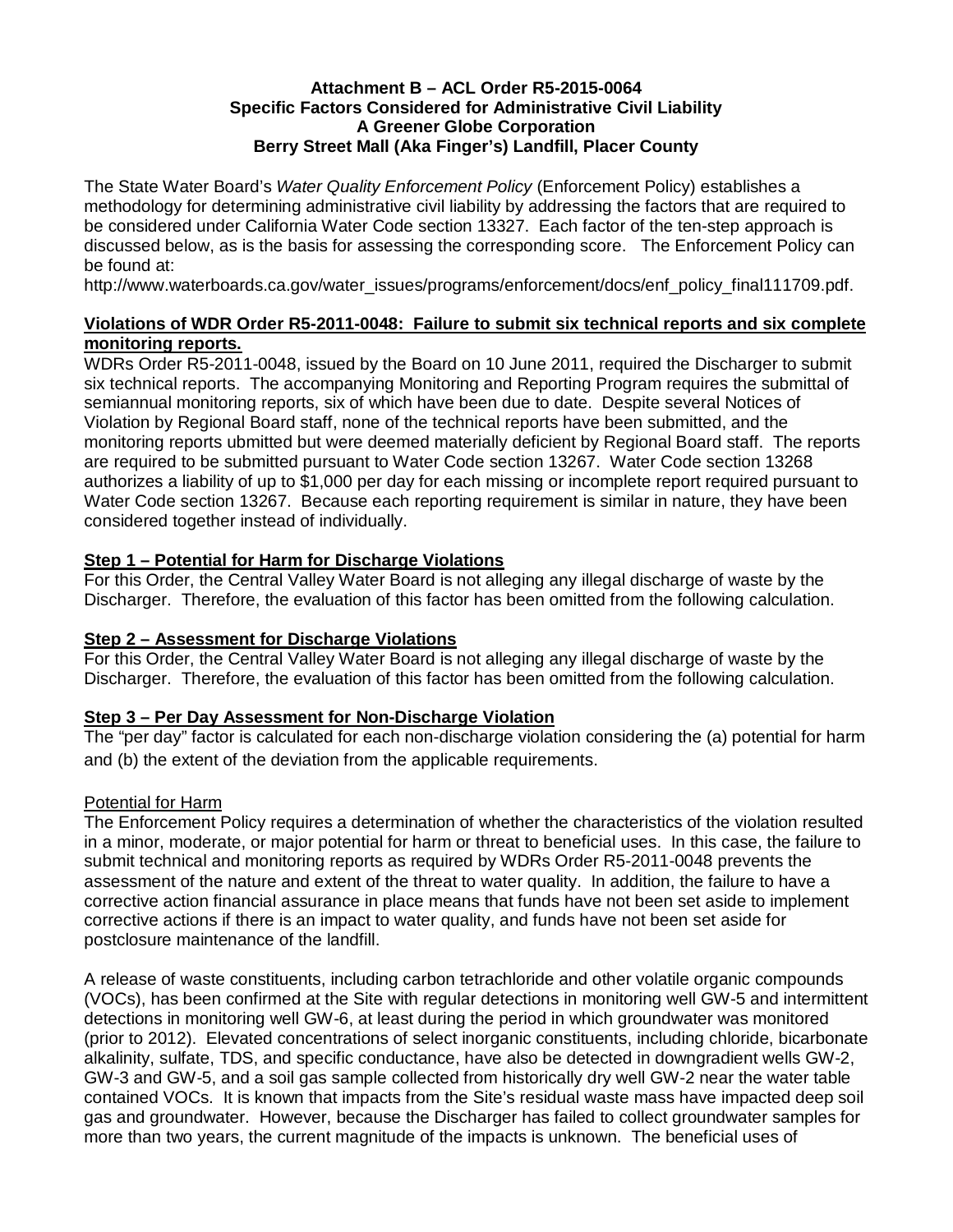#### ATTACHMENT B TO ACL ORDER R5-2015-0064 **ATTACHMENT B TO ACL ORDER R5-2015-0064** A GREENER GLOBE CORPORATION, BERRY STREET MALL (AKA FINGER'S) LANDFILL PLACER COUNTY

groundwater in the City of Roseville include municipal and domestic supply, agricultural supply, industrial service supply and industrial process supply, and the WDRs require that these uses be protected. Furthermore, no active soil gas extraction or groundwater treatment systems have been installed at the site to limit/control the offsite migration of impacted groundwater or soil gas.

In general, the failure to submit the reports required by WDRs Order R5-2011-0048 prevent Water Board staff, and other agencies charged with monitoring/regulating this facility, from assessing the Discharger's compliance with Title 27 and the WDRs, and the residual waste's threat to water quality and human health. More specifically, failure to submit these reports prevent Water Board staff and other agencies from assessing the conditions of the landfill's monitoring and control facilities, including the site's groundwater monitoring wells, soil gas probes, leachate collection system, storm water controls, and the conditions of the engineered cover, including slope stability.

Additionally, without a post closure maintenance plan, no mechanism is in place to ensure that the landfill's monitoring and control facilities are maintained to ensure that they are working properly and/or that representative monitoring data can be obtained. Without properly maintained facilities, the controls put in place to both contain waste and prevent the further releases of waste constituents may be compromised, ultimately leading to further impacts from waste constituents to ground and surface waters.

Two of the reports required by 2011 WDRs require the Discharger to re-evaluate how Water Quality Protection Standards for the site are calculated, and to then update the Site's Water Quality Protection Standards to establish valid concentration limits. The data required by these two reports was needed to establish a baseline from which impacts to groundwater from non-VOC constituents can be determined. Without this data and the evaluations required by these two reports, no means exists to determine background water quality and whether the Site's remaining waste mass is impacting groundwater.

The failure to submit evidence that the Discharger has obtained financial assurances jeopardizes the funding necessary to maintain all aspects of the Site, including the monitoring and control system necessary to contain the remaining waste mass, prevent any further release of waste constituents, and monitor the Site for compliance with the Site's WDRs and Title 27.

Therefore, the characteristics of the violation present a "substantial threat to beneficial uses" because the Water Board is deprived of the essential technical evaluations, monitoring, and data reporting to determine the extent and severity of the water quality impacts. A value of "**Moderate"** is therefore warranted.

#### Deviation from Requirement

The Enforcement Policy requires determination of whether the violation represents either a minor, moderate, or major deviation from the applicable requirements. For the Deviation from Requirement, a "**Major**" factor is appropriate in this case: "*The requirement has been rendered ineffective (e.g., "discharger disregards the requirement, and/or the requirement is rendered ineffective in its essential function.)"* The Discharger has failed to submit each required technical report required by the WDRs, and each monitoring report submitted was late and was determined by staff to be materially deficient since they did not contain all sampling and analysis which is crucial to the significance and value of such reports. The Discharger's repeated failure to submit adequate reports and conduct monitoring and reporting as required by the WDRs shows the Discharger's complete disregard for compliance with regulatory requirements. The failure to submit reports has rendered the requirements outlined in the WDRs completely ineffective in their essential function to ensure compliance with Title 27. Without such data, the Central Valley Regional Board cannot keep current the Discharger's waste discharge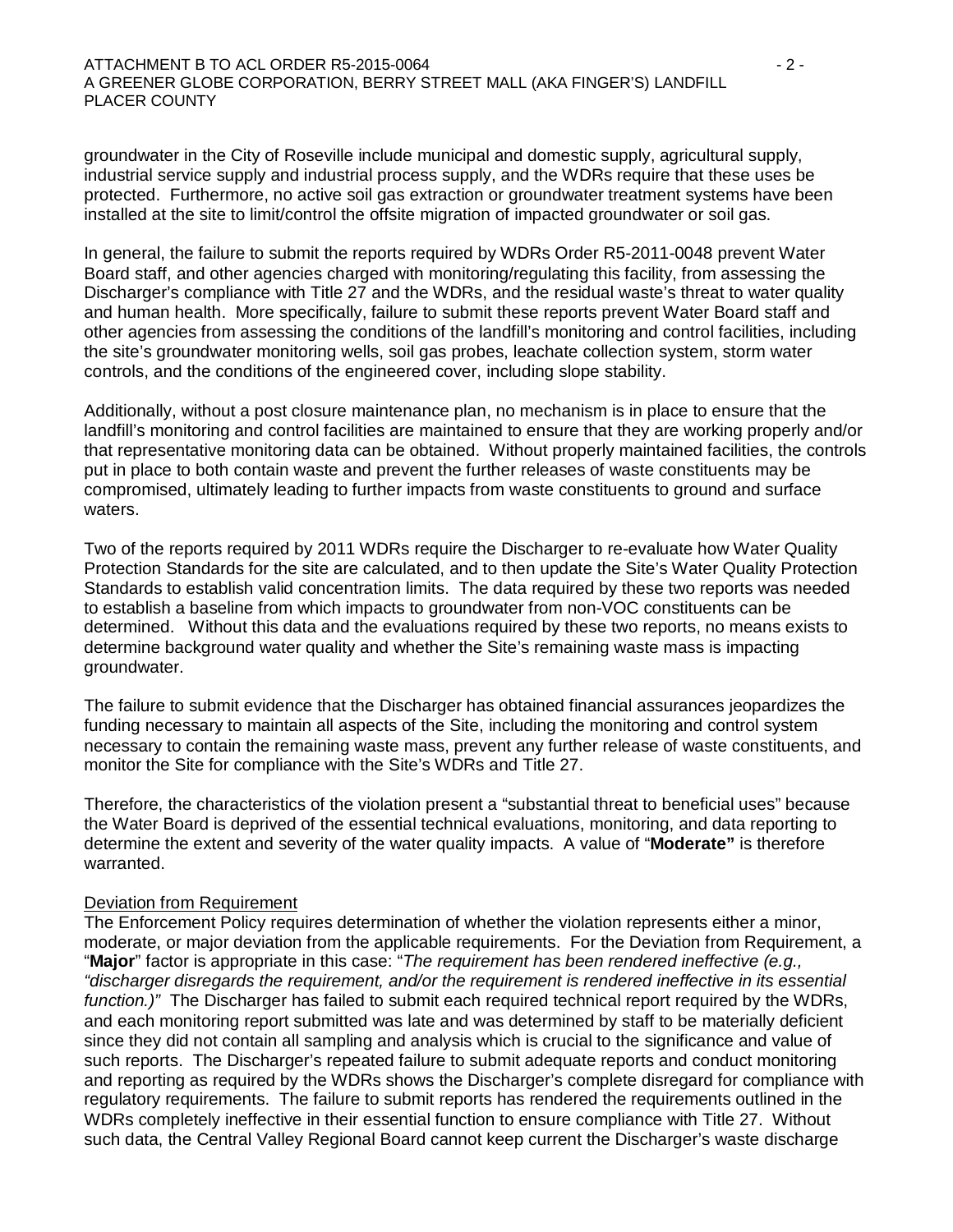requirements and is unable to assess the Discharger's compliance with WDR prohibitions and requirements, such as the prohibition against pollution or nuisance.

Using Table 3 in the Enforcement Policy, the Per Day Factor of **0.55** is assigned. This value is to be multiplied by the days of violation and the maximum per day penalty, as shown in the Initial Liability table below.

## **Step 4 – Adjustment Factors**

The Enforcement Policy states that additional factors should be considered, including (a) allowing for multi-day violations to be consolidated provided specific criteria are satisfied, (b) the violator's culpability, (c) the violator's efforts to clean up or cooperate with regulatory authorities after the violation, and (d) the violator's compliance history. After each of these factors is considered for the violations alleged, the applicable factor should be multiplied by the proposed amount for each violation to determine the revised amount for that violation.

#### Days of Violation

The Enforcement Policy provides that, for violations lasting more than 30 days, the Central Valley Water Board may adjust the per-day basis for civil liability if certain findings are made and provided that the adjusted per-day basis is no less than the per-day economic benefit, if any, resulting from the violation.

Typically, the Per Day factor (0.55) would be multiplied by the maximum statutory liability per day (\$1,000 per day) and by the number of days of violation (8,383 days). However, in this case the initial liability would be excessive (over \$4.6 million), so the Central Valley Water Board has elected to reduce the days of violation as allowed by the Enforcement Policy.

The Central Valley Water Board finds that the failure to submit technical and monitoring reports results in no economic benefit that can be measured on a daily basis. Following the Enforcement Policy, for violations lasting more than 30 days, the days are counted as follows: first day of violation, every fifth day of violation until the  $30<sup>th</sup>$  day, and every 30 days thereafter. For example, a violation lasting 62 days would be compressed to 8 days (counting days 1,5,10,15,20,25,30,60).

The following table show the actual days of violation and the reduced days. The days of violation are calculated from the due date of the reports (see Findings 17 and 18 of the Order) through 20 January 2015, the date of issuance of Administrative Civil Liability Complaint R5-2015-0503.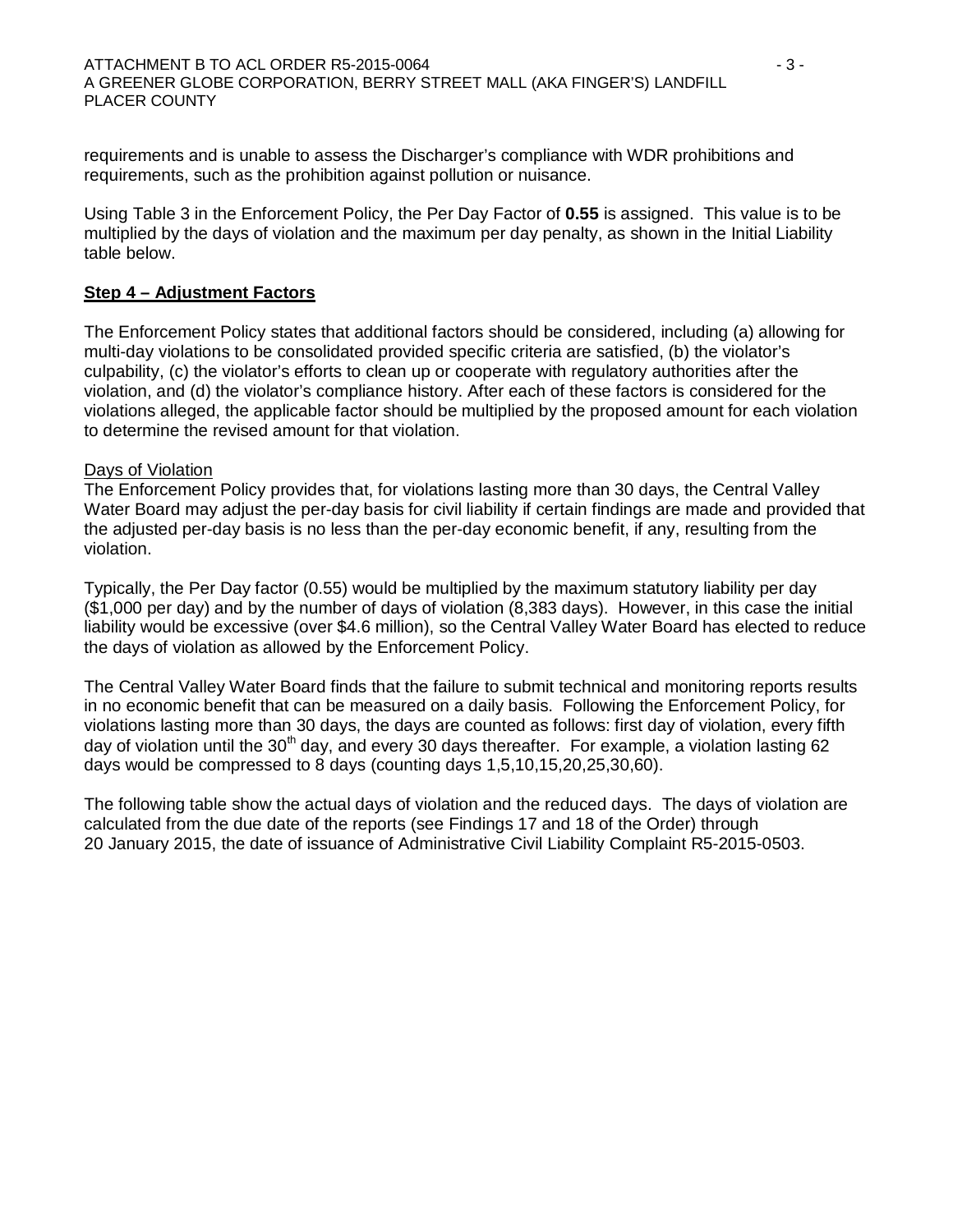#### ATTACHMENT B TO ACL ORDER R5-2015-0064  $-4$  -A GREENER GLOBE CORPORATION, BERRY STREET MALL (AKA FINGER'S) LANDFILL PLACER COUNTY

| <b>Technical and Monitoring Reports Required</b><br>by the WDRs                                                                                                                                                              | <b>Actual Days of</b><br><b>Violation</b> | <b>Compressed</b><br>Days of<br><b>Violation</b> |  |
|------------------------------------------------------------------------------------------------------------------------------------------------------------------------------------------------------------------------------|-------------------------------------------|--------------------------------------------------|--|
| Report describing the operational status of all landfill<br>monitoring and control facilities                                                                                                                                | 1,254                                     | 48                                               |  |
| Updated Postclosure Maintenance and Monitoring Plan                                                                                                                                                                          | 1,146                                     | 44                                               |  |
| Report containing:<br>Proposed statistical and nonstatistical data analysis<br>1.<br>methods,<br>2. Updated Water Quality Protection Standard Report,<br>3. Corrective Action Plan and Revised Evaluation<br>Monitoring Plan | 903                                       | 36                                               |  |
| Report describing status of financial assurance                                                                                                                                                                              | 750                                       | 31                                               |  |
| Amended Report of Waste Discharge for a Revised<br><b>Corrective Action Plan</b>                                                                                                                                             | 538                                       | 24                                               |  |
| Report describing status of financial assurance                                                                                                                                                                              | 20                                        | 20                                               |  |
| 2011 Second Semiannual/Annual Report/ COC Report<br>and Aerial Survey & Update Topographic map<br>(Materially Deficient)                                                                                                     | 1,085                                     | 42                                               |  |
| 2012 First Semiannual Report (Materially Deficient)                                                                                                                                                                          | 903                                       | 36                                               |  |
| 2012 Second Semiannual/Annual Report (Materially<br>Deficient)                                                                                                                                                               | 719                                       | 30                                               |  |
| 2013 First Semiannual Report (Materially Deficient)                                                                                                                                                                          | 538                                       | 24                                               |  |
| 2013 Second Semiannual/Annual Report (Materially<br>Deficient)                                                                                                                                                               | 354                                       | 18                                               |  |
| 2014 First Semiannual Report (Materially Deficient)                                                                                                                                                                          | 173                                       | 12                                               |  |
| Total:                                                                                                                                                                                                                       | 8,383 days                                | 365 days                                         |  |

Using the reduced days of violation:

# **Initial Liability Amount**

The initial liability amount for the violations calculated on a per-day basis is as follows:

365 days x \$1,000/day X 0.55 = \$200,750

Total Initial Liability = \$200,750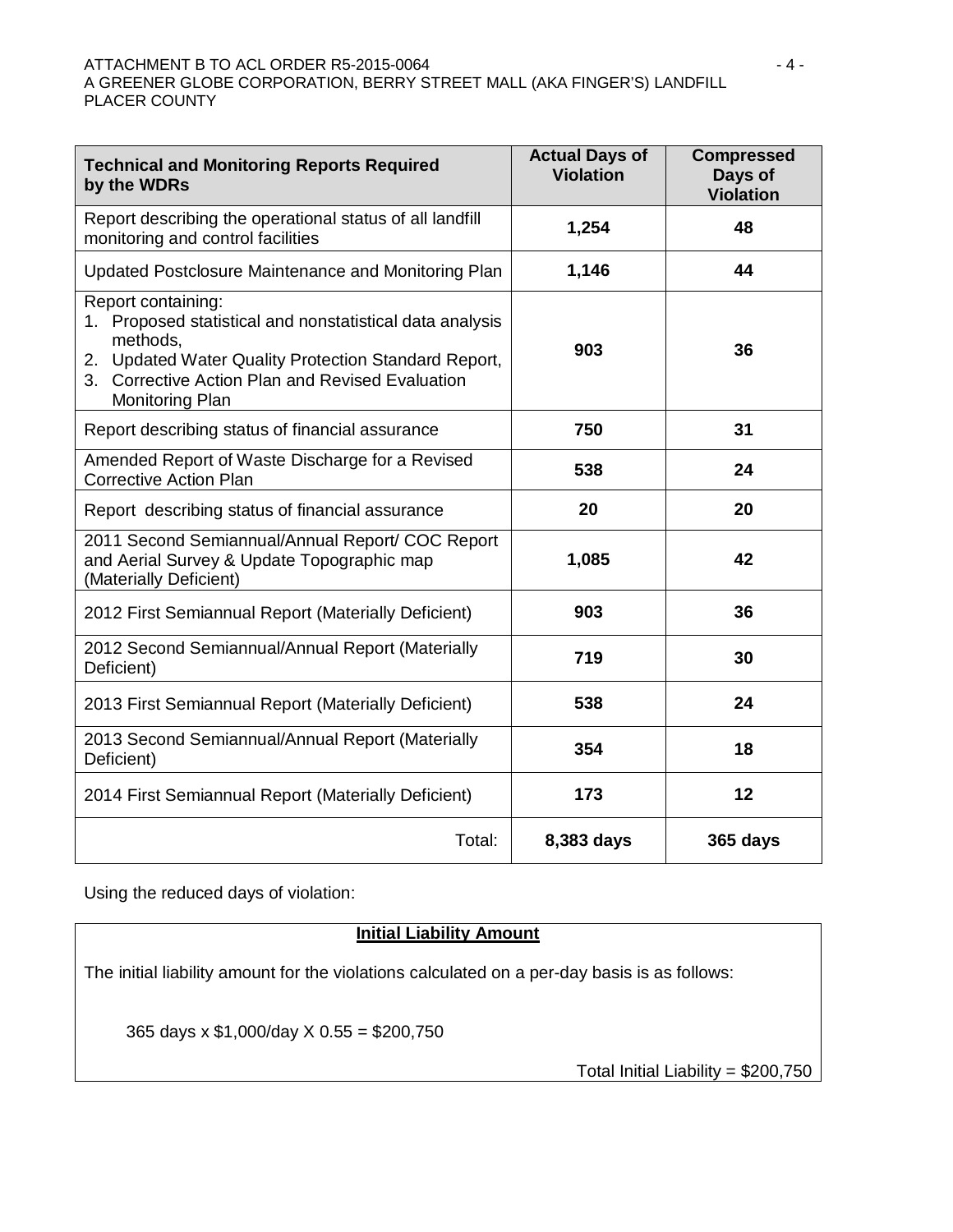#### **Culpability**

Higher liabilities should result from intentional or negligent violations as opposed to accidental violations. A multiplier between 0.5 and 1.5 is to be used, with a higher multiplier for negligent behavior. The Discharger was given a multiplier value of 1.5. The Discharger is fully culpable for the failure to submit the required reports, as follows:

The Discharger has owned the landfill since 1996, and since that time has been required to submit technical and monitoring reports to the Central Valley Water Board. However, the Discharger failed to do so, and the Executive Officer issued a Cleanup and Abatement Order to bring the Discharger into compliance with its WDRs and Title 27, which included monitoring the groundwater and the investigating the extent of groundwater contaminated. The Discharger failed to comply, and the case was referred to the Attorney General's office. A Stipulated Judgment was then negotiated and entered by the Placer County Superior Court requiring the Discharger to comply with WDR 89-115 and the accompanying MRP, as well as CAO 99-724. Therefore, the Discharger was fully aware of the Water Board's regulatory requirements.

In late 2010, the Board's Permitting staff began working on updating the Discharger's permit. Updated WDRs were issued in June 2011. The Discharger was aware of the Permitting staff's actions, and had the opportunity to contest the proposed WDRs but chose not to. The updated WDRs were adopted by the Board in June 2011. The Notice of Adoption letter described each technical report and its due date, as well as the requirement to submit monitoring reports. However, the Discharger knowing failed to submit reports.

In 2014, Board staff attempted to gain compliance by issuing a 9 April 2014 Notice of Violation (NOV) for Delinquent Reports, requiring the submittal of past due reports<sup>1</sup>. The NOV informed the Discharger that the potential liability for non-submittal exceeded \$6.4 million, with liability continuing to accrue on a daily basis. The NOV was sent by certified mail, return receipt requested, and the case file shows that the NOV was received<sup>2</sup>. After the NOV was issued, Water Board staff communicated by e-mail and telephone with Daniel Sheehan, Richard Steffan (authorized agent for service of process), and Tom Ballard (the Discharger's consultant), all working on behalf of A Greener Globe Corporation. However, the reports required by the WDRs and described in the NOV were not submitted.

Additionally, in a 22 August 2014 letter, Water Board staff again notified the Discharger of the reporting requirements outlined in the WDRs and in the April 2014 NOV, and informed the Discharger that all issues outlined in the NOV must be addressed. Water Board staff also recommended the Discharger contact Board staff to set up a meeting to discuss and prioritize work required to address the NOV. However, the Discharger chose not to contact Board staff to arrange a meeting.

The Discharger has been regulated by the Water Board for 18 years and is fully aware of the requirements to submit technical and monitoring reports. Despite attempts to discuss the matter with the Discharger this summer, the Discharger has chosen not to respond to Board staff and to submit materially deficient monitoring reports. Therefore, it is appropriate to use a culpability factor of **1.5**

 $\overline{a}$  $<sup>1</sup>$  A separate NOV for Inspection Violations was also issued on 9 April 2014, and was related to issues found during staff's</sup> 24 October 2013 inspection. The Discharger responded to this NOV and therefore it is not discussed in this Order.

<sup>&</sup>lt;sup>2</sup> The April NOVs were sent by certified mail, return receipt requested, to Daniel Sheehan and to Richard Steffan, the authorized agent for service of process. The certified mail receipts were received from Mr. Steffan , showing that he received the mail. After the April NOVs were sent, Board staff learned that we had the wrong address for Mr. Sheehan. The correct address was used for the 22 August letter, and Mr. Sheehan signed the certified mail receipt.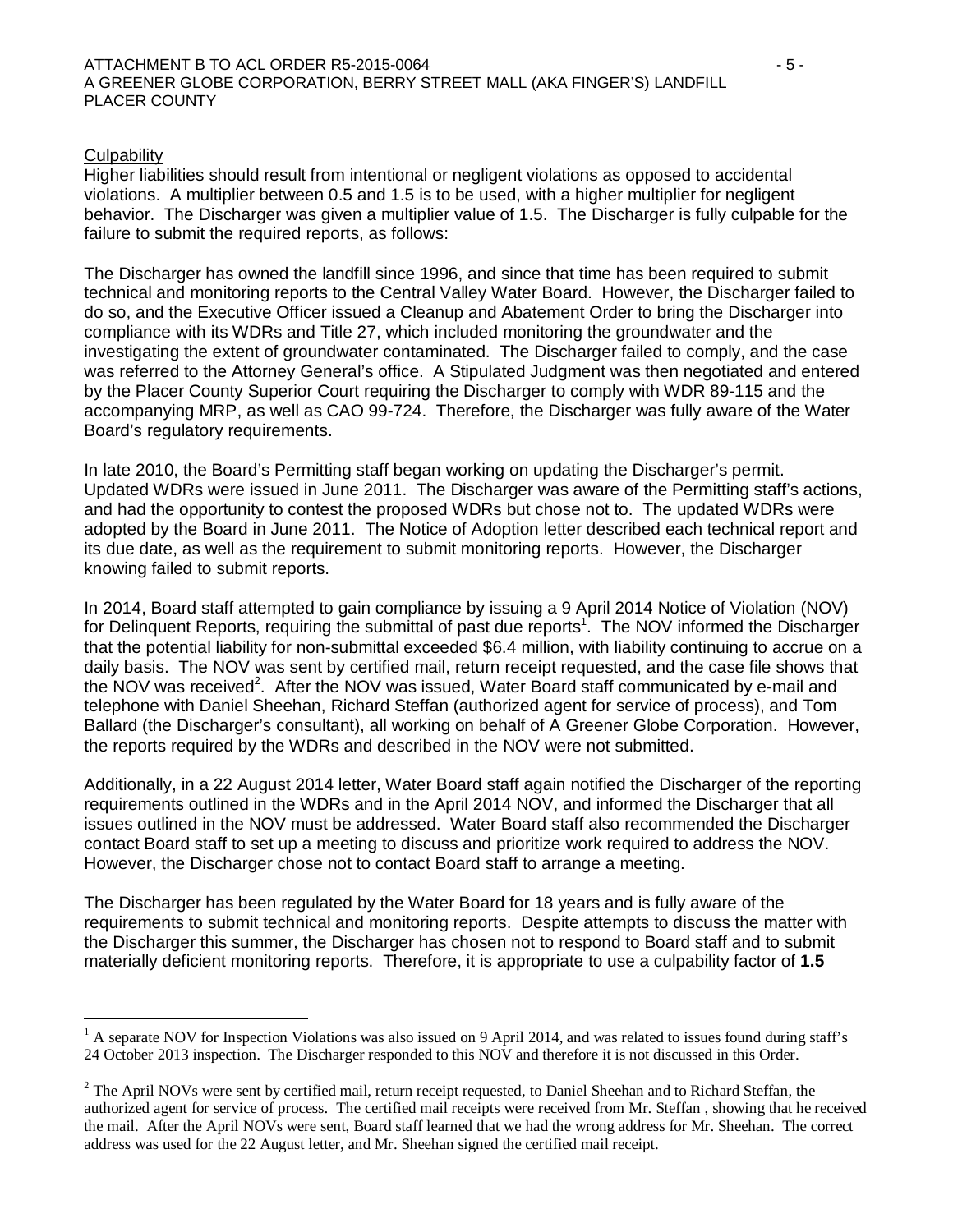#### Cleanup and Cooperation

This factor reflects the extent to which a discharger voluntarily cooperates in returning to compliance and correcting environmental damage. A multiplier between 0.75 and 1.5 is to be used, with a higher multiplier when there is a lack of cooperation. The Discharger has not exhibited any cooperation or desire to return to compliance with the WDRs. As noted above the Discharger knowing failed to submit reports as required by the WDRs, failed to submit reports after receiving a NOV, failed to submit reports after receiving a subsequent Water Board staff letter requesting the past due reports, and failed to respond to Water Board staff's 22 August 2014 recommendation to meet and discuss prioritizing work required by the NOV. Additionally, instead of submitting reports required by the WDRs and NOV, the Discharger recently submitted a separate work plan to conduct work that would increase the value of the site by increasing parking available for the onsite lessee.

Furthermore, the Discharger has not submitted any monitoring reports after receiving the NOV and has not presented any information or correspondence indicating any intent to submit any of the past due reports. Therefore, is appropriate to use a cleanup and cooperation factor of **1.5**.

## History of Violation

When there is a history of repeat violations, the Enforcement Policy requires a minimum multiplier of 1.1, with higher values as appropriate. The Discharger has an extensive history of noncompliance with regulatory and enforcement Orders issued by the Central Valley Water Board and the Local Enforcement Agency (LEA).

Upon taking ownership of the site in August 1996, a Greener Globe Corporation became responsible for complying with the requirements of WDRs Order 89-115. However, the Discharger failed to do so, and in October 1999 the Executive Officer issued Cleanup and Abatement Order (CAO) 99-724 for violations of the WDRs. The Discharger petitioned the CAO to the State Water Board, but the petition was rejected and the Discharger was required to complete the tasks outlined in the CAO. However, due to continued noncompliance with CAO 99-724, on 1 February 2000, the Executive Officer referred the Discharger to the Attorney General for injunctive relief. On 14 July 2003, the Attorney General filed a Stipulated Final Judgment requiring the Discharger to comply with both the WDRs and CAO.

Following the filing of the Stipulated Final Judgment, the Discharger resumed work required by the WDRs, the CAO, and the Stipulated Final Judgment. However, by late 2005, the Discharger had failed to submit multiple monitoring reports, and in August 2006, a NOV was issued to the Discharger for failure to submit monitoring reports. Reports were then submitted for several years, although many were significantly late; however, no complete reports have been submitted since the updated WDRs were issued in June 2011.

During a 24 October 2013 site inspection, Board staff found that the Discharger was violating other aspects of its WDRs. As described in a 9 April 2014 NOV, the violations included: 1) a discharge of new/additional waste to the Site, 2) failure to remove new/additional waste in a timely manner, 3) failure to maintain stormwater control features, and 4) failure to properly secure the site and its sedimentation basin. The Discharger subsequently stated that it corrected the four areas of violation; however, as noted in a recent Local Enforcement Agency (LEA) inspection report summary, site security and unauthorized post closure land use violations continue.

The Discharger has a history of failing to address violations found by Placer County, the LEA, acting on behalf of CalRecycle. The Discharger continues to intentionally disregard the requirement to prevent public access to the landfill. Specifically, the Discharger allows the gate to the landfill to remain open so that the Discharger's Lessee (Green Acres Nursery) has additional parking space atop the landfill. Between March 2011 and December 2014, the LEA conducted 18 site inspections and found violations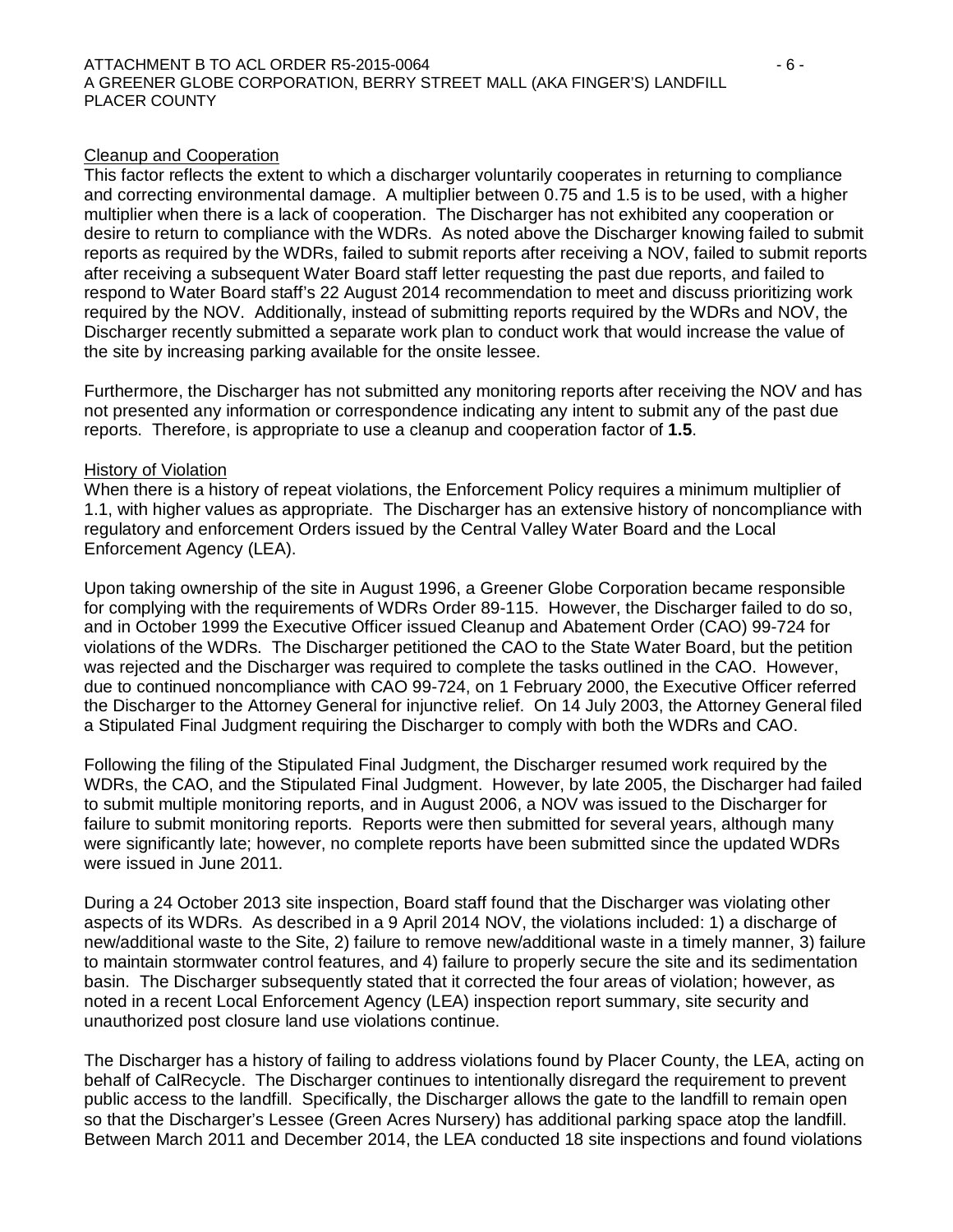#### ATTACHMENT B TO ACL ORDER R5-2015-0064 - 7 - A GREENER GLOBE CORPORATION, BERRY STREET MALL (AKA FINGER'S) LANDFILL PLACER COUNTY

and/or areas of concerns during 15 of the inspections. Additionally, most of the noted violations and/or areas of concerns noted in the LEA inspection reports are for the same or repeated violations; two violations or areas of concerns were recorded for Slope Stability, seven violations or areas of concerns were recorded for Site Maintenance, 12 violations or areas of concerns were recorded for Monitoring and Reporting discrepancies, and 25 violations or areas of concerns were recorded for Site Security and Post closure Land Use issues. Additionally, during the most recent 30 December 2014 LEA site inspection, violations were again recorded for Site Maintenance and Site Security. The gate to the landfill was open, two cars were parked behind the gate, and tire rut damage to the vegetative cover was observed at five separate locations.

The Water Board requires that every discharger who is issued Waste Discharge Requirements pay annual filing fees. A Greener Globe failed to pay its annual fees prior to 1999, and the 2003 Stipulated Judgment required that the Discharger pay \$35,000 in back fees and to pay future required annual fees. However, the Discharger has not paid its annual fees since at least 2007. As of 13 November 2007, the Discharger owes over \$108,000 in past due fees. While this Order does not assess penalties for the failure to pay annual fees, it is considered as part of the History of Violations, and Water Board staff may contact the Attorney General to follow up with the Discharger's failure to comply with the Stipulated Judgment.

Given the Discharger's history of violations with both the Water Board and the LEA, and repeated violations for intentional actions taking by the Discharger, it is appropriate to use a History of Violation multiplier of **1.5** for this factor.

## **Step 5 - Determination of Total Base Liability Amount**

The Total Base Liability is determined by applying the adjustment factors from Step 4 to the Total Initial Liability Amount determined in Step 3.

## **Total Base Liability Amount**

Total Initial Liability x Culpability Multiplier x Cleanup and Cooperation Multiplier x History of Violations Multiplier = Total Base Liability

 $$200,750 \times 1.5 \times 1.5 \times 1.5 = $677,531$ 

Total Base Liability = **\$677,531**

# **Step 6 – Ability to Pay and Continue in Business**

The ability to pay and to continue in business must be considered when assessing administrative civil liability. Based on a preliminary asset search of publicly available information, the Central Valley Water Board finds that the Discharger has the ability to pay the proposed liability because it owns the property located at 901 Galleria Blvd. that has an assessed total value of \$1,001,744.00, and it generates rental income from leasing part of 901 Galleria Blvd. to Green Acres Nursery.

## **Step 7 – Other Factors as Justice May Require**

The costs of investigation and enforcement are "other factors as justice may require", and could be added to the liability amount. The Central Valley Water Board Prosecution Team incurred over \$11,250 (75 hours at a statewide average of \$150/hour) in staff costs associated with the investigation and enforcement of the violations alleged herein. While this amount could be added to the penalty, the Central Valley Water Board, in its discretion, has not added this amount to the total proposed liability.